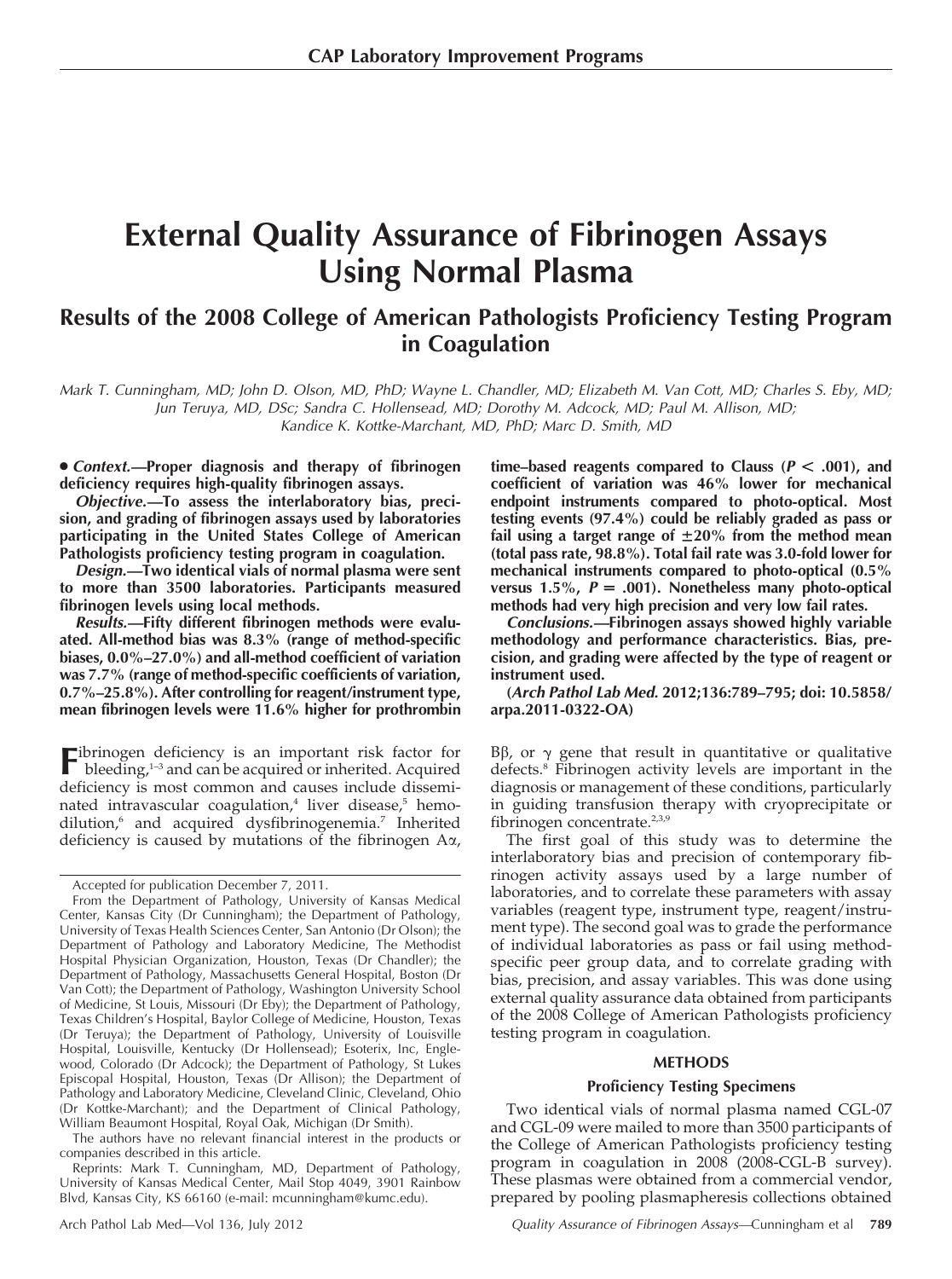from normal donors, aliquoted into 1.0-mL vials, and lyophilized. The laboratory was instructed to reconstitute the plasma by the addition of 1.0 mL of water. Participants were blinded to the identity of the plasmas.

#### Fibrinogen Assays

Each participating laboratory was asked to perform fibrinogen activity assays according to its local method and to report the assayed values and method used to the College of American Pathologists. A method was defined as a specific reagent and a specific instrument that were combined to create a fibrinogen assay. Each method was classified according to reagent type, instrument type, and reagent/instrument type. There were 2 reagent types (Clauss-based and prothrombin time [PT]–based), 2 instrument types (mechanical endpoint and photo-optical endpoint), and 3 reagent/instrument types (Clauss/mechanical, Clauss/photo-optical, PT-based/photo-optical). Each method was also classified according to peer group size. There were 2 peer group sizes, including a large peer group (if data were reported for 10 or more laboratories) and a small peer group (if data were reported for fewer than 10 laboratories).

## Determination of Interlaboratory Bias and Precision of Fibrinogen Assays

All fibrinogen values were assigned to 5 different stratification groups as defined in ''Fibrinogen Assays'': method, reagent type, instrument type, reagent/instrument type, and peer group size. Summary statistics were calculated for each stratification group, including number of laboratories, mean, and coefficient of variation (CV). Outliers were defined as values that exceeded 3 standard deviations from the mean of each stratification group. The mean  $\pm$  3 SD was recalculated after this initial outlier exclusion for no more than 2 iterations to exclude any remaining outliers. The final data set, after all outliers were excluded, was used to calculate the final mean and CV. For instrument type and reagent/instrument type calculations, the AMAX 190, 200, and 400 instruments (Trinity Biotech, Bray, Ireland) were excluded from analysis because it was uncertain if participants were

reporting fibrinogen values using the mechanical or photo-optical endpoint mode of operation.

Method-specific bias was calculated by comparing the method-specific mean to the all-method mean. The allmethod mean was calculated by taking the average of the method-specific means. The all-method bias was calculated by taking the average of the method-specific biases. The all-method CV was calculated by taking the average of the method-specific CVs.

Test bias was classified into 1 of 3 categories based on the magnitude of the method-specific bias (low bias, bias  $\leq 5\%$ ; intermediate bias, bias  $6\%$ -10%; high bias, bias >10%). Test precision was classified into 1 of 4 categories based on the magnitude of the method-specific CV (low precision, CV >20%; intermediate precision, CV 11%-20%; high precision, CV  $6\%$ –10%; very high precision, CV  $\leq 5\%$ ).

### Grading of Laboratory Performance

Participant results were graded as pass or fail based on the result falling inside (pass) or outside (fail) the  $\pm 20\%$ target range from the method-specific mean (after outlier exclusion). Only those methods that had 10 or more participant results (ie, large peer groups) were considered valid for estimating a reliable peer group mean; therefore only those methods were graded.10

# Statistical Analysis

Differences between 2 independent means were tested for significance using the 2-tailed  $t$  test. Differences between 2 proportions were tested for significance by calculation of z scores. Linear correlation coefficients were tested for significance using analysis of variance. Values of  $P < .05$  were considered significant.

# RESULTS

### Fibrinogen Assays

Study participants used 18 different reagents supplied by 5 manufacturers (Table 1). These were classified into Clauss-based ( $n = 9$ ) and PT-based ( $n = 9$ ) reagent types. Participants used 20 different instruments supplied by 5 manufacturers (Table 2). These were classified into me-

| Table 1. Characteristics of Fibrinogen Reagents           |                            |                                                |                       |  |  |
|-----------------------------------------------------------|----------------------------|------------------------------------------------|-----------------------|--|--|
| Manufacturer                                              | <b>Reagent Brand Name</b>  | <b>Reagent Type</b>                            | <b>Reagent</b><br>No. |  |  |
| Dade Behring Corporation,                                 | Fibrinogen Determination   | Clauss (bovine thrombin)                       |                       |  |  |
| Deerfield, Illinois                                       | Innovin                    | PT-derived (human recombinant thromboplastin)  | $\overline{c}$        |  |  |
|                                                           | Multifibren                | Clauss (bovine thrombin)                       | 3                     |  |  |
|                                                           | Thromboplastic C Plus      | PT-derived (rabbit brain thromboplastin)       | 4                     |  |  |
|                                                           | Thromborel S               | PT-derived (human placenta thromboplastin)     | 5                     |  |  |
| Diagnostica Stago Incorporated,<br>Parsippany, New Jersey | Diagnostica Stago          | Clauss (human thrombin)                        | 6                     |  |  |
| Fisher HealthCare, Houston, Texas                         | Fibrinogen Assay           | Clauss (bovine thrombin)                       |                       |  |  |
| Instrumentation Laboratory,                               | Fibrinogen C               | Clauss (bovine thrombin)                       | 8                     |  |  |
| Bedford, Massachusetts                                    | HemosIL PT-Fib             | PT-derived (rabbit brain thromboplastin)       | 9                     |  |  |
|                                                           | HemosIL PT-Fib HS          | PT-derived (rabbit brain thromboplastin)       | 10                    |  |  |
|                                                           | HemosIL PT-Fib HS Plus     | PT-derived (rabbit brain thromboplastin)       | 11                    |  |  |
|                                                           | HemosIL PT-Fib Recombinant | PT-derived (rabbit recombinant thromboplastin) | 12                    |  |  |
|                                                           | HemosIL Recombiplastin     | PT-derived (human recombinant thromboplastin)  | 13                    |  |  |
|                                                           | HemosIL Recombiplastin 2G  | PT-derived (human recombinant thromboplastin)  | 14                    |  |  |
|                                                           | QFA Thrombin               | Clauss (bovine thrombin)                       | 15                    |  |  |
| Trinity Biotech, Bray, Ireland                            | Fibrinogen Kit             | Clauss (bovine thrombin)                       | 16                    |  |  |
|                                                           | Fibriquick                 | Clauss (bovine thrombin)                       | 17                    |  |  |
|                                                           | <b>MDA Fibriquick</b>      | Clauss (bovine thrombin)                       | 18                    |  |  |

Abbreviation: PT, prothrombin time.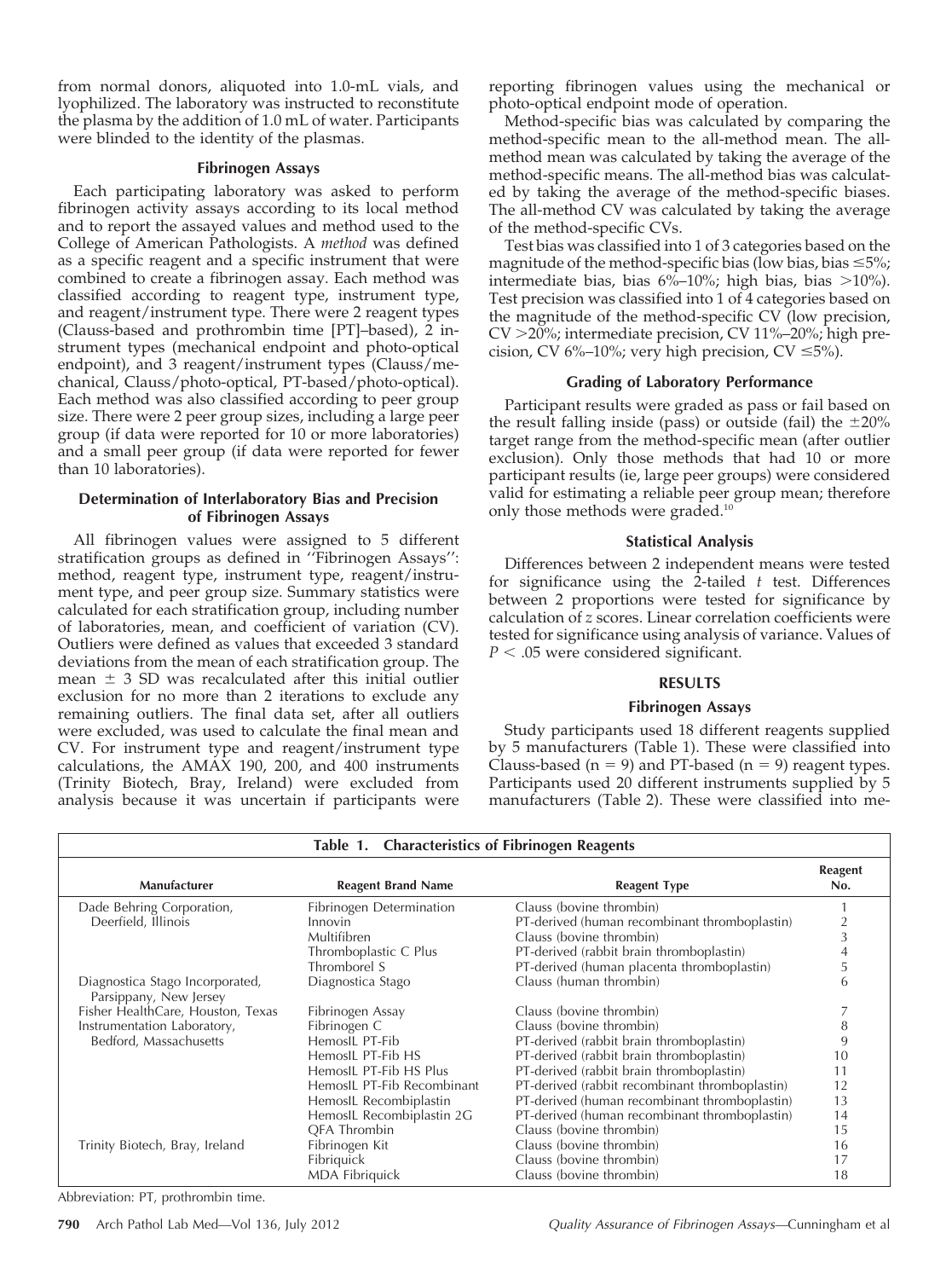|                                               | Table 2. Characteristics of Fibrinogen Instruments |                                |                |
|-----------------------------------------------|----------------------------------------------------|--------------------------------|----------------|
| Manufacturer                                  | <b>Instrument Brand Name</b>                       | <b>Instrument Type</b>         | Instrument No. |
| Behnk Electronik, Norderstedt, Germany        | Thrombolyzer CPT                                   | Photo-optical                  |                |
|                                               | Thrombolyzer CPT X, XR, RR                         | Photo-optical                  | $\overline{2}$ |
| Dade Behring Corporation, Deerfield, Illinois | BCS, BCS XP                                        | Photo-optical                  | 3              |
|                                               | <b>BCT</b>                                         | Photo-optical                  | 4              |
|                                               | Sysmex CA Series                                   | Photo-optical                  | 5              |
| Diagnostica Stago Incorporated, Parsippany,   | ST4, STRT4, STRT8                                  | Mechanical                     | 6              |
| New Jersey                                    | <b>STA</b>                                         | Mechanical                     |                |
|                                               | <b>STA Compact</b>                                 | Mechanical                     | 8              |
|                                               | STA-R, Evolution                                   | Mechanical                     | 9              |
| Instrumentation Laboratory, Bedford,          | ACL 7000 and lower                                 | Photo-optical                  | 10             |
| Massachusetts                                 | ACL 8000, 9000, 10000, Elite, Pro                  | Photo-optical                  |                |
|                                               | ACL Futura, Advance                                | Photo-optical                  | 12             |
|                                               | ACL Top                                            | Photo-optical                  | 13             |
|                                               | Electra 1400, 1600, 1800C                          | Photo-optical                  | 14             |
| Trinity Biotech, Bray, Ireland                | AMAX 190, 200, 400                                 | Mechanical or<br>photo-optical | 15             |
|                                               | <b>AMAX Destiny</b>                                | Mechanical                     | 16             |
|                                               | Coagamate MAX                                      | Photo-optical                  | 17             |
|                                               | Coagamate MTX                                      | Photo-optical                  | 18             |
|                                               | Coagamate XM                                       | Photo-optical                  | 19             |
|                                               | <b>MDA Series</b>                                  | Photo-optical                  | 20             |

chanical endpoint ( $n = 5$ ) and photo-optical endpoint ( $n = 5$ ) 14) instrument types. One instrument was capable of both mechanical and photo-optical endpoint modes depending on user discretion. There were a total of 50 distinct fibrinogen methods based on various combinations of reagent and instrument (Table 3).

#### Bias of Fibrinogen Assays

Method-specific bias was highly variable, ranging from 0.0% to 27.0%, with an all-method bias of 8.3% (Table 3). Method-specific means were highly reproducible between the 2 identical plasmas CGL-07 and CGL-09; the average percentage deviation in method-specific mean was 1.5% (range 0.03%–5.7%). A sizeable number of methods (28%–32%) and laboratories (43.7%–44.1%) were classified as having high bias (bias  $>10\%$ ) (Table 4).

Reagent type had the greatest effect on bias. PT-based reagents had 11.7% higher fibrinogen values than Claussbased reagents after controlling for reagent/instrument type (Table 5).

Instrument type had a small effect on bias. Photo-optical endpoint instruments had 2.8% lower fibrinogen levels than mechanical endpoint instruments after controlling for reagent/instrument type (Table 5). Although this effect was statistically significant, it was not considered clinically significant.

Peer group size did not have a consistently significant effect on bias.

### Precision of Fibrinogen Assays

Method-specific precision was highly variable, with CVs ranging from 0.7% to 25.8% and an all-method CV of 7.7% (Table 3). Most methods (82%–88%) and laboratories (98.0%–98.9%) were classified as having high precision or better (CV  $\leq$ 10%), and some methods (26%–30%) and laboratories (11.7%–13.4%) had very high precision (CV  $\leq$ 5%) (Table 4).

Instrument type had the greatest effect on precision. Mechanical endpoint instruments had on average 46% lower CV (higher precision) than photo-optical endpoint instruments after controlling for reagent/ instrument type (Table 5). Although most photo-optical

instruments showed overall lower precision, there were a few with precision similar to mechanical endpoint instruments.

Peer group size had a small effect on precision. Large peer groups had 24% lower CV than small peer groups.

Reagent type had the smallest effect on precision. Clauss-based reagents had 10% lower CV than PTbased reagents after controlling for reagent/instrument type.

#### Grading of Fibrinogen Assays

Most laboratories ( $n = 3513-3515$ ; 97.4%) used methods that were classified into large peer groups  $(n = 29)$ methods; 58%) (Table 6). Among these gradable laboratories, 98.7% to 98.9% received passing grades using a target range of  $\pm 20\%$  from the method-specific mean. A very low proportion of laboratories (2.6%) couldn't be graded using this grading scheme because they fell into small peer groups; however, these groups represented a sizeable number of fibrinogen methods ( $n = 21$  methods; 42%).

Method-specific failure rates were variable, ranging from 0.0% to 12.5%. Failure rates were significantly affected by instrument type. Mechanical endpoint instruments gave 2.5- to 3.6-fold lower failure rates than photooptical endpoint instruments (Table 7). If the grades for specimens CGL-07 and CGL-09 were combined, then the overall failure rate was 3.0-fold lower for mechanical instruments compared to photo-optical ( $P = .001$ ). Many methods using photo-optical instruments had very low fail rates ( $n = 12-13$  methods with fail rate of 0.0%) despite the overall higher fail rate for this instrument type. Failure rates were not significantly affected by reagent type.

There was a significant linear correlation between failure rate and method-specific CV (for CGL-07,  $r^2$  = 0.343,  $P < .001$ ; for CGL-09,  $r^2 = 0.440$ ,  $P < .001$ ). This suggested that the lower failure rate of mechanical endpoint instruments was due to their higher precision. There was a lower and inconsistent linear correlation between failure rate and bias (for CGL-07,  $r^2 = 0.107$ ,  $P = .08$ ; for CGL-09,  $r^2 = 0.152$ ,  $P = .04$ ).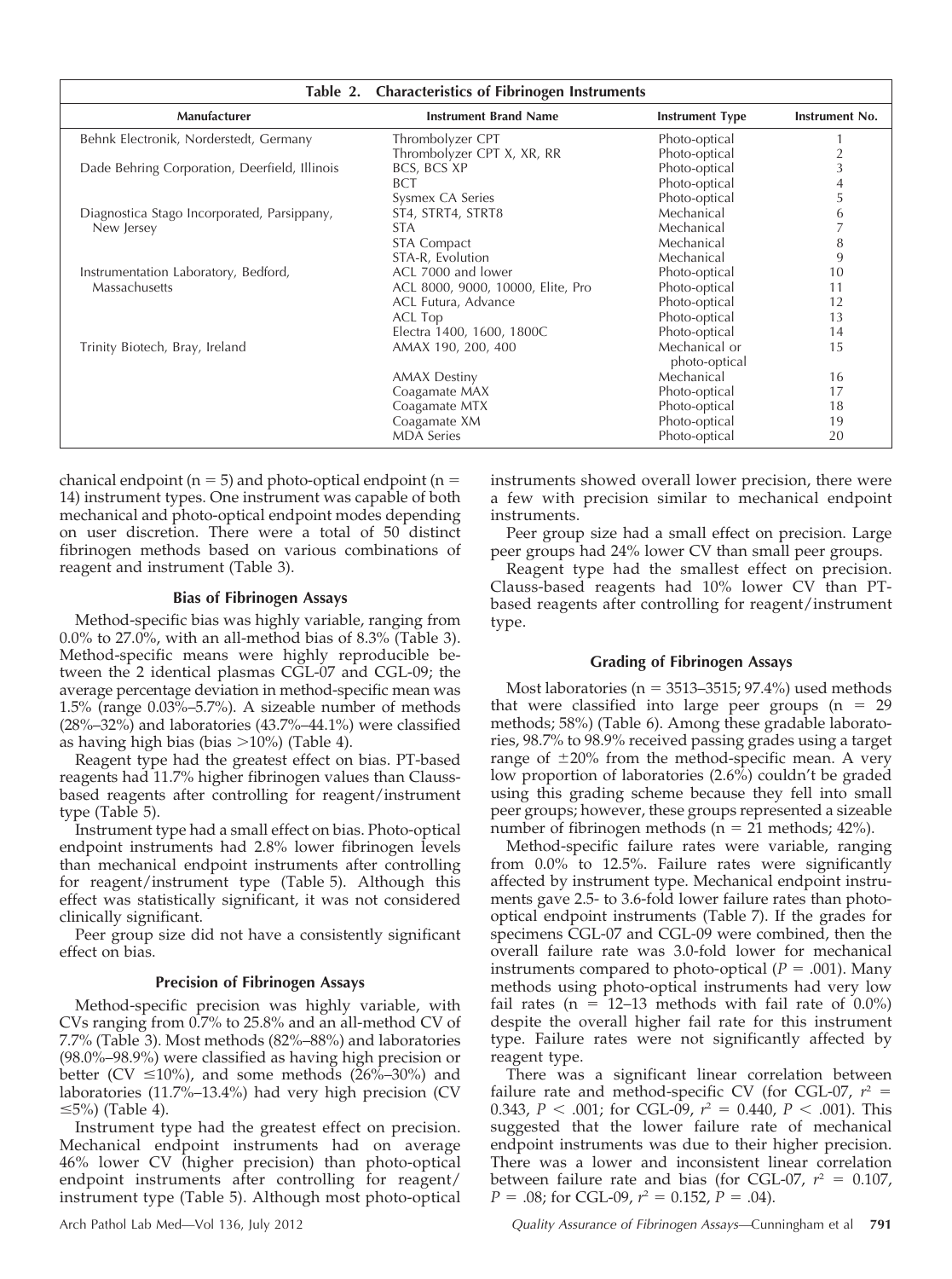| <b>Reagent</b> <sup>a</sup> | <b>Instrument</b> <sup>b</sup> | Specimen <sup>c</sup> | No. of Laboratories      | Mean, mg/dL    | Bias, %           | CV, %       |
|-----------------------------|--------------------------------|-----------------------|--------------------------|----------------|-------------------|-------------|
|                             | $\overline{3}$                 | $CGL-07$              | 89                       | 304.4          | $+2.9$            | 7.5         |
|                             | 5                              | CGL-09<br>$CGL-07$    | 89                       | 306.4<br>258.2 | $+3.4$<br>$-12.7$ | 7.8<br>5.7  |
| $\mathbf{1}$                |                                | CGL-09                | 1161<br>1162             | 259.1          | $-12.5$           | 6.0         |
| $\mathbf{1}$                | 8                              | $CGL-07$              | $\overline{c}$           | 269.0          | $-9.0$            | 7.9         |
|                             |                                | CGL-09                | $\overline{c}$           | 273.5          | $-7.7$            | 5.4         |
| 1                           | 14                             | CGL-07                | $\,$ 6 $\,$              | 277.8          | $-6.0$            | 4.0         |
|                             |                                | CGL-09                | 6                        | 272.3          | $-8.1$            | 4.8         |
| $\overline{2}$              | 5                              | $CGL-07$              | $\overline{9}$           | 252.9          | $-14.5$           | 7.7         |
|                             |                                | CGL-09                | 9                        | 249.9          | $-15.6$           | 8.4         |
| 3                           | 3                              | $CGL-07$              | 142                      | 349.9          | $+18.3$           | 6.4         |
| 3                           | 4                              | CGL-09<br>$CGL-07$    | 142<br>5                 | 351.2<br>311.3 | $+18.6$<br>$+5.3$ | 6.1<br>10.4 |
|                             |                                | CGL-09                | 5                        | 299.6          | $+11.5$           | 11.4        |
| 3                           | 5                              | $CGL-07$              | $\, 8$                   | 319.9          | $+8.2$            | 25.8        |
|                             |                                | CGL-09                | 8                        | 311.6          | $+5.2$            | 25.2        |
| 4                           | 5                              | $CGL-07$              | 10                       | 251.8          | $-14.8$           | 10.0        |
|                             |                                | CGL-09                | 10                       | 257.3          | $-13.1$           | 8.0         |
| 5                           | 3                              | $CGL-07$              | $\overline{c}$           | 226.2          | $-23.5$           | 1.3         |
|                             |                                | CGL-09                | $\sqrt{2}$               | 228.7          | $-22.8$           | 1.7         |
| 6                           | 6                              | $CGL-07$              | $\,$ 6 $\,$              | 278.4          | $-5.8$            | 1.8         |
|                             |                                | CGL-09                | 6                        | 288.9          | $-2.5$            | 4.2         |
| 6                           | $\overline{z}$                 | $CGL-07$              | $\overline{7}$           | 286.3          | $-3.2$            | 7.8         |
|                             |                                | CGL-09                | $\overline{7}$           | 290.8          | $-1.8$            | 5.8         |
| 6                           | 8                              | $CGL-07$              | 800                      | 280.6          | $-5.1$            | 5.8         |
| 6                           | 9                              | CGL-09<br>$CGL-07$    | 801<br>213               | 281.6<br>275.2 | $-4.9$<br>$-6.9$  | 5.5<br>5.0  |
|                             |                                | CGL-09                | 213                      | 276.5          | $-6.6$            | 5.0         |
| 7                           | 15                             | $CGL-07$              | $\overline{2}$           | 301.0          | $+1.8$            | 6.1         |
|                             |                                | CGL-09                | $\sqrt{2}$               | 306.5          | $+3.5$            | 0.7         |
| 8                           | 11                             | $CGL-07$              | 39                       | 291.4          | $-1.4$            | 7.6         |
|                             |                                | CGL-09                | 39                       | 290.6          | $-1.9$            | 7.6         |
| 8                           | 12                             | $CGL-07$              | 58                       | 274.4          | $-7.2$            | 6.7         |
|                             |                                | CGL-09                | 58                       | 276.9          | $-6.5$            | 6.4         |
| 8                           | 13                             | $CGL-07$              | 96                       | 292.4          | $-1.1$            | 5.8         |
|                             |                                | CGL-09                | 96                       | 294.7          | $-0.5$            | 7.0         |
| 9                           | 10                             | $CGL-07$              | 90                       | 319.0          | $+7.9$            | 8.4         |
|                             |                                | CGL-09                | 90                       | 319.5          | $+7.9$            | 7.6         |
| 9                           | 11                             | $CGL-07$              | 79                       | 329.8          | $+11.5$           | 8.6         |
| 9                           | 12                             | CGL-09<br>$CGL-07$    | 79<br>76                 | 333.6<br>304.1 | $+12.6$<br>$+2.8$ | 7.2<br>7.0  |
|                             |                                | CGL-09                | 76                       | 305.1          | $+3.0$            | 7.4         |
| 10                          | 10                             | $CGL-07$              | 24                       | 317.0          | $+7.2$            | 7.4         |
|                             |                                | CGL-09                | 24                       | 322.4          | $+8.8$            | 6.5         |
| 10                          | 11                             | $CGL-07$              | 15                       | 301.3          | $+1.9$            | 9.0         |
|                             |                                | CGL-09                | 15                       | 309.9          | $+4.6$            | 9.0         |
| 10                          | 12                             | $CGL-07$              | 16                       | 301.1          | $+1.8$            | 5.2         |
|                             |                                | CGL-09                | 16                       | 296.2          | $+0.0$            | 6.9         |
| 11                          | 10                             | $CGL-07$              | $\boldsymbol{6}$         | 332.7          | $+12.5$           | 14.2        |
|                             |                                | CGL-09                | 6                        | 336.2          | $+13.5$           | 15.7        |
| 11                          | 11                             | $CGL-07$              | $\sqrt{3}$               | 375.7          | $+27.0$           | 17.6        |
|                             |                                | $CGL-09$              | $\overline{3}$           | 356.7          | $+20.4$           | 15.7        |
| 11                          | 12                             | $CGL-07$              | $\sqrt{2}$<br>$\sqrt{2}$ | 290.5          | $-1.8$<br>$-4.6$  | 5.1<br>1.2  |
| 12                          | 10                             | CGL-09<br>$CGL-07$    | 22                       | 282.5<br>302.1 | $+2.2$            | 8.5         |
|                             |                                | CGL-09                | 22                       | 305.8          | $+3.2$            | 9.3         |
| 12                          | 11                             | $CGL-07$              | 50                       | 309.4          | $+4.6$            | 8.2         |
|                             |                                | CGL-09                | 50                       | 310.8          | $+4.9$            | 9.0         |
| 12                          | 12                             | $CGL-07$              | 97                       | 294.1          | $-0.5$            | 5.7         |
|                             |                                | CGL-09                | 97                       | 290.9          | $-1.8$            | 5.4         |
| 13                          | 10                             | $CGL-07$              | $\overline{c}$           | 356.5          | $+20.6$           | 18.0        |
|                             |                                | CGL-09                | $\sqrt{2}$               | 350.0          | $+18.2$           | 19.8        |
| 13                          | 11                             | $CGL-07$              | 20                       | 360.6          | $+22.0$           | 7.1         |
|                             |                                | CGL-09                | 20                       | 365.2          | $+23.3$           | 8.4         |
| 13                          | 12                             | $CGL-07$              | 57                       | 246.7          | $-16.6$           | 5.2         |
|                             |                                | CGL-09                | 57                       | 245.0          | $-17.3$           | 5.8         |
| 13                          | 13                             | $CGL-07$              | 29                       | 304.3          | $+2.9$            | 3.1         |
|                             |                                | CGL-09                | 29                       | 304.5          | $+2.8$            | 3.6         |
| 14                          | 10                             | $CGL-07$<br>CGL-09    | $\overline{4}$           | 330.8<br>335.2 | $+11.9$           | 4.2         |
|                             |                                |                       | $\overline{4}$           |                | $+13.2$           | 3.7         |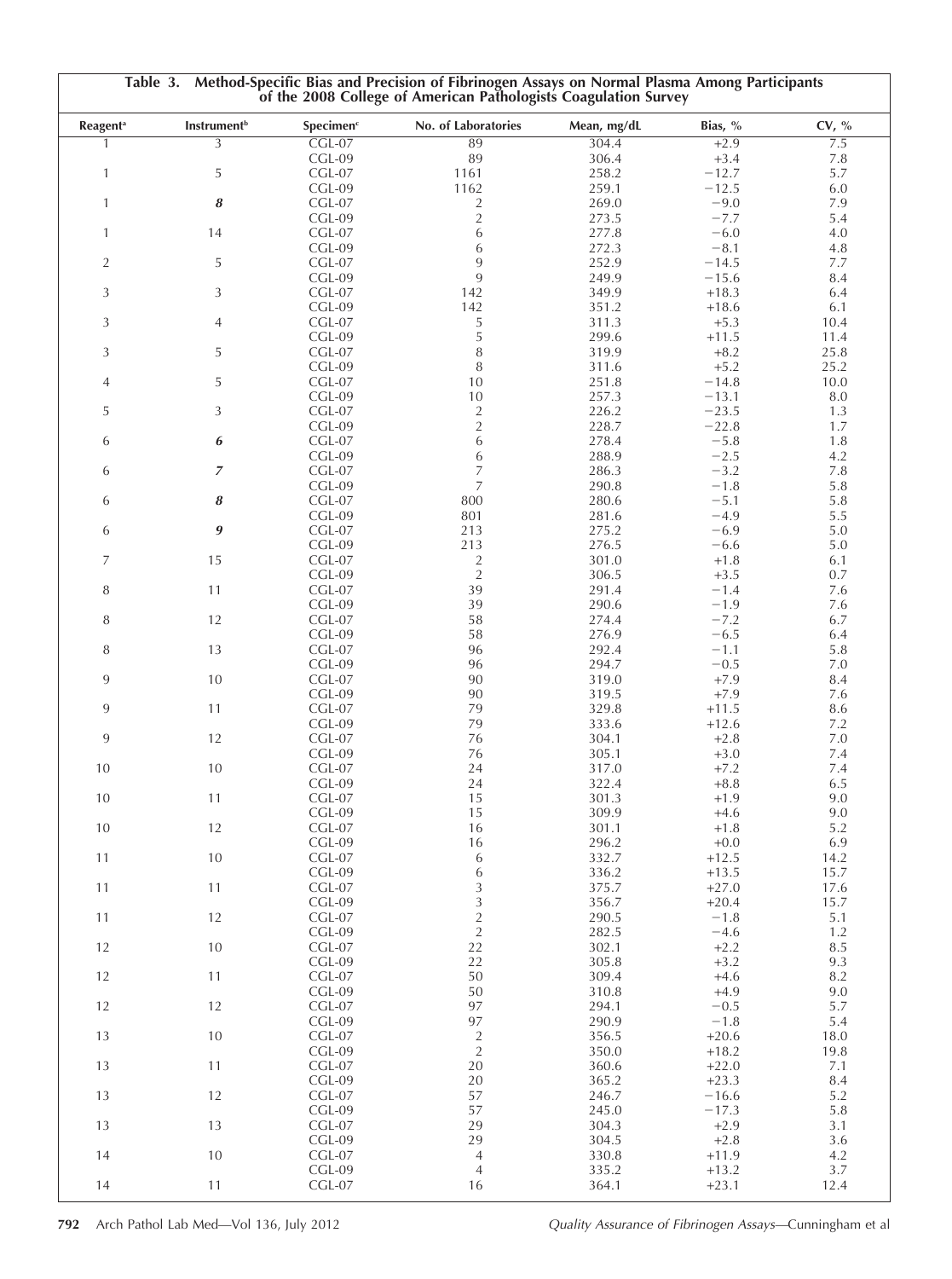|                             |                                |                       | Table 3. Continued  |             |         |          |
|-----------------------------|--------------------------------|-----------------------|---------------------|-------------|---------|----------|
| <b>Reagent</b> <sup>a</sup> | <b>Instrument</b> <sup>b</sup> | Specimen <sup>c</sup> | No. of Laboratories | Mean, mg/dL | Bias, % | CV, $\%$ |
|                             |                                | $CGL-09$              | 16                  | 367.5       | $+24.1$ | 11.5     |
| 14                          | 12                             | $CGL-07$              | 24                  | 255.8       | $-13.5$ | 10.4     |
|                             |                                | $CGL-09$              | 24                  | 260.9       | $-11.9$ | 11.4     |
| 14                          | 13                             | $CGL-07$              | 16                  | 296.0       | $+0.1$  | 4.4      |
|                             |                                | $CGL-09$              | 16                  | 296.8       | $+0.2$  | 4.6      |
| 15                          | 14                             | $CGL-07$              | 54                  | 290.7       | $-1.7$  | 5.2      |
|                             |                                | $CGL-09$              | 54                  | 290.8       | $-1.8$  | 5.2      |
| 16                          | 15                             | $CGL-07$              | 8                   | 280.8       | $-5.0$  | 8.0      |
|                             |                                | $CGL-09$              | 8                   | 264.9       | $-10.6$ | 4.3      |
| 16                          | 16                             | $CGL-07$              | 25                  | 270.3       | $-8.6$  | 7.6      |
|                             |                                | $CGL-09$              | 25                  | 270.4       | $-8.7$  | 8.0      |
| 17                          | $\mathbf{1}$                   | $CGL-07$              | 3                   | 292.3       | $-1.1$  | 5.4      |
|                             |                                | $CGL-09$              | 3                   | 304.7       | $+2.9$  | 13.5     |
| 17                          | $\overline{2}$                 | $CGL-07$              | 3                   | 277.3       | $-6.2$  | 12.6     |
|                             |                                | $CGL-09$              | 3                   | 273.7       | $-7.6$  | 12.2     |
| 17                          | 16                             | $CGL-07$              | $\overline{c}$      | 267.5       | $-9.5$  | 6.6      |
|                             |                                | $CGL-09$              | $\overline{2}$      | 268.5       | $-9.4$  | 8.2      |
| 17                          | 17                             | $CGL-07$              | $\overline{4}$      | 298.9       | $+1.1$  | 7.2      |
|                             |                                | $CGL-09$              | $\overline{4}$      | 303.2       | $+2.4$  | 5.5      |
| 17                          | 18                             | $CGL-07$              | 43                  | 275.4       | $-6.9$  | 6.2      |
|                             |                                | $CGL-09$              | 43                  | 272.9       | $-7.9$  | 7.4      |
| 17                          | 19                             | $CGL-07$              | $\overline{2}$      | 316.2       | $+6.9$  | 4.3      |
|                             |                                | $CGL-09$              | $\overline{2}$      | 319.7       | $+7.9$  | 0.5      |
| 17                          | 20                             | $CGL-07$              | 30                  | 278.7       | $-5.8$  | 5.7      |
|                             |                                | $CGL-09$              | 30                  | 277.2       | $-6.4$  | 5.2      |
| 18                          | 18                             | $CGL-07$              | 5                   | 266.4       | $-9.9$  | 8.2      |
|                             |                                | $CGL-09$              | 5                   | 275.0       | $-7.2$  | 8.4      |
| 18                          | 20                             | $CGL-07$              | 31                  | 277.2       | $-6.3$  | 8.9      |
|                             |                                | CGL-09                | 31                  | 277.8       | $-6.2$  | 6.7      |

Abbreviation: CV, coefficient of variation.

<sup>a</sup> Each reagent is numbered according to Table 1.<br><sup>b</sup> Each instrument is numbered according to Table 2. Mechanical endpoint instruments are noted in bold italicized font.<br><sup>c</sup> Specimens CGL-07 and CGL-09 were different vi

#### **COMMENT**

Fibrinogen assays play an important role in the evaluation of bleeding patients. Very low levels of fibrinogen are associated with an increased risk of bleeding often

| Table 4. Summary of Bias and Precision of Fibrinogen<br><b>Assays on Normal Plasma Among Participants</b><br>of the 2008 College of American Pathologists<br><b>Coagulation Survey</b> |                       |                       |                     |                          |  |
|----------------------------------------------------------------------------------------------------------------------------------------------------------------------------------------|-----------------------|-----------------------|---------------------|--------------------------|--|
| <b>Performance</b><br>Characteristic                                                                                                                                                   | Category <sup>a</sup> | Specimen <sup>b</sup> | Methods,<br>No. (%) | Laboratories,<br>No. (%) |  |
| <b>Bias</b>                                                                                                                                                                            | Low                   | CGL-07                | 20 (40)             | 1430 (40.7)              |  |
|                                                                                                                                                                                        |                       | CGL-09                | 20(40)              | 1432 (40.7)              |  |
|                                                                                                                                                                                        | Intermediate          | $CGL-07$              | 16(32)              | 548 (15.6)               |  |
|                                                                                                                                                                                        |                       | $CGL-09$              | 14 (28)             | 534 (15.2)               |  |
|                                                                                                                                                                                        | High                  | $CGL-07$              | 14(28)              | 1535 (43.7)              |  |
|                                                                                                                                                                                        |                       | $CGL-09$              | 16(32)              | 1549 (44.1)              |  |
| Precision                                                                                                                                                                              | Low                   | $CGL-07$              | 1(2)                | 8(0.2)                   |  |
|                                                                                                                                                                                        |                       | $CGL-09$              | 1(2)                | 8(0.2)                   |  |
|                                                                                                                                                                                        | Intermediate          | $CGL-07$              | 5(10)               | 30(0.8)                  |  |
|                                                                                                                                                                                        |                       | $CGL-09$              | 8(16)               | 62(1.8)                  |  |
|                                                                                                                                                                                        | High                  | $CGL-07$              | 31 (62)             | 3065 (87.2)              |  |
|                                                                                                                                                                                        |                       | CGL-09                | 26(52)              | 2972 (84.6)              |  |
|                                                                                                                                                                                        | Very high             | $CGL-07$              | 13(26)              | 410 (11.7)               |  |
|                                                                                                                                                                                        |                       | $CGL-09$              | 15 (30)             | 473 (13.4)               |  |

<sup>a</sup> Bias was classified into 3 categories based on the magnitude of the method-specific bias: low bias, bias  $\leq$ 5%; intermediate bias, bias 6% to 10%; high bias, bias  $>10\%$ . Precision was classified into 4 categories based on the magnitude of the method-specific coefficient of variation (CV): low precision, CV > 20%; intermediate precision, CV 11% to 20%; high precision, CV 6% to 10%; very high precision, CV  $\leq$  5%.

<sup>b</sup> Specimens CGL-07 and CGL-09 were different vials of the same normal plasma.

requiring treatment with cryoprecipitate or other fibrinogen concentrates.1–3,9 It is therefore critical to have a reliable fibrinogen assay.

Two kinds of errors could lead to falsely decreased or falsely elevated fibrinogen results and consequently to overtreatment or undertreatment. The first kind of error is imprecision (high CV), which may randomly produce clinically significant errors. Although our study did not assess what level of imprecision is clinically unacceptable, only one reagent-instrument combination had a  $CV > 20\%$ (Table 3), which we estimated may be a clinically unacceptable level of imprecision.

The second type of error is inaccuracy (high bias), which may produce clinically significant errors even if the assay is precise. Prothrombin time–based fibrinogen assays can generate falsely high fibrinogen results depending on the type of thromboplastin used and the patient's underlying condition.11,12 For example, PT-based assays can overestimate fibrinogen results in patients with and without dysfibrinogenemia,<sup>13,14</sup> and can disagree with Clauss-based assays in patients with low fibrinogen.13,15 One study even concluded that some PT-based fibrinogen assays were clinically unsafe.<sup>11</sup>

Our results supported these findings. Although our study did not assess what level of bias is unacceptable for clinical use, we estimated that  $>20\%$  bias may be clinically unacceptable. Five reagent-instrument combinations had .20% bias, and all 5 involved PT-based reagents (Table 3). Laboratory directors are cautioned to carefully evaluate the combination of reagent and instrument, along with the intended use of the assay, before selecting a fibrinogen assay. Although some PT-based assays with high bias may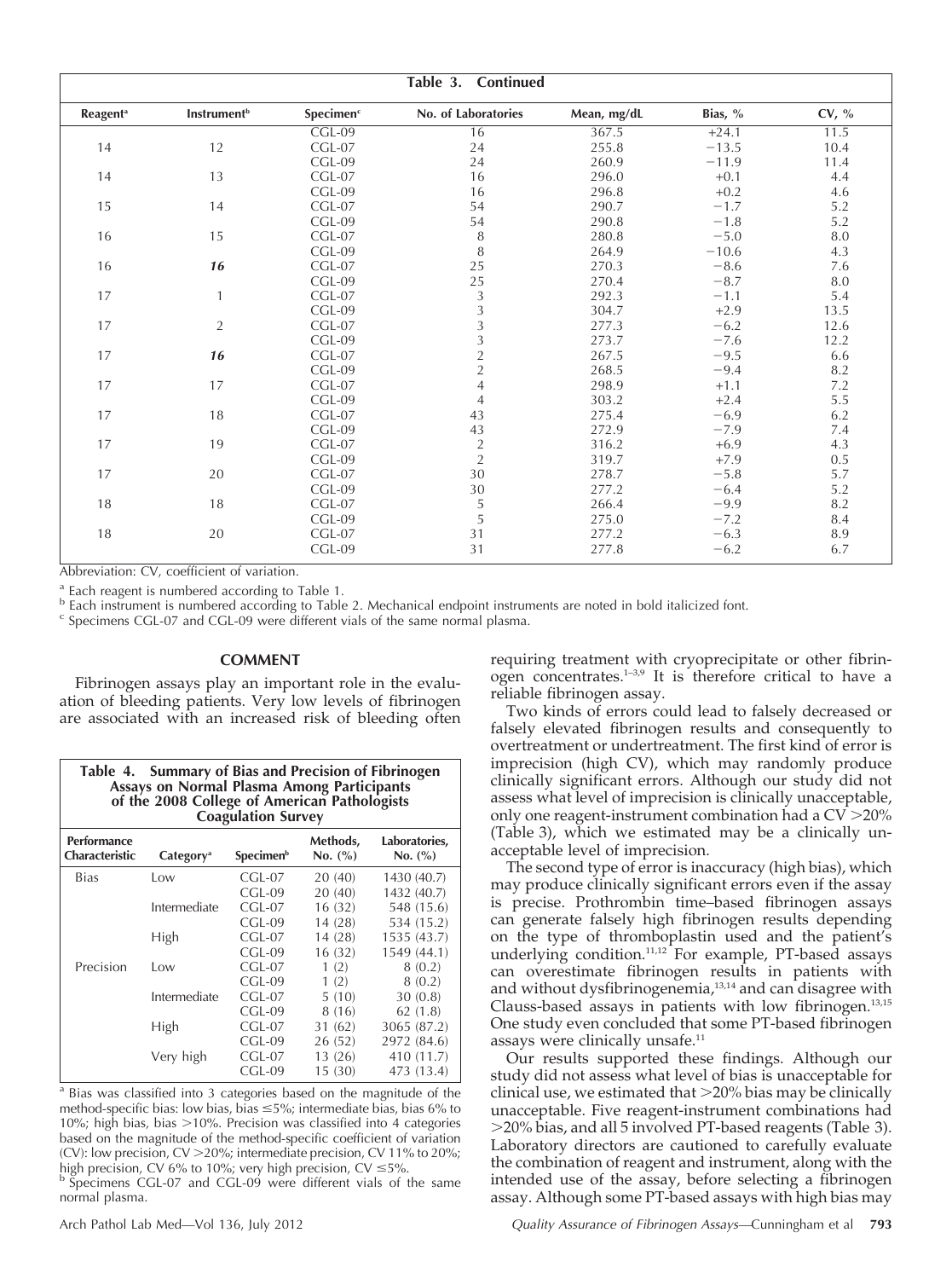| Table 5. Effect of Assay Variables on the Bias and Precision of Fibrinogen Assays Among Participants of the 2008<br><b>College of American Pathologists Coagulation Survey</b> |                              |              |                   |                |                                                                 |              |
|--------------------------------------------------------------------------------------------------------------------------------------------------------------------------------|------------------------------|--------------|-------------------|----------------|-----------------------------------------------------------------|--------------|
| <b>Assay Variable</b>                                                                                                                                                          | <b>Specimen</b> <sup>a</sup> | Methods, No. | Laboratories, No. | Mean, mg/dL    | P Value <sup>b</sup>                                            | CV, %        |
| Reagent type                                                                                                                                                                   |                              |              |                   |                |                                                                 |              |
| Clauss                                                                                                                                                                         | $CGL-07$<br>$CGL-09$         | 27<br>27     | 2844<br>2846      | 273.3<br>274.6 |                                                                 | 8.4<br>8.6   |
| PT-derived                                                                                                                                                                     | $CGL-07$<br>$CGL-09$         | 23<br>23     | 669<br>669        | 303.3<br>304.1 | $\leq 0.01$ <sup>c</sup><br>$< 0.01$ <sup>c</sup>               | 11.7<br>12.0 |
| Instrument type                                                                                                                                                                |                              |              |                   |                |                                                                 |              |
| Mechanical                                                                                                                                                                     | $CGL-07$<br>$CGL-09$         | 7            | 1055<br>1056      | 279.1<br>280.3 |                                                                 | 5.8<br>5.6   |
| Photo-optical                                                                                                                                                                  | $CGL-07$<br>$CGL-09$         | 41<br>41     | 2448<br>2449      | 281.2<br>281.9 | .07 <sup>d</sup><br>.16 <sup>d</sup>                            | 12.5<br>12.5 |
| Reagent/instrument type                                                                                                                                                        |                              |              |                   |                |                                                                 |              |
| Clauss/mechanical                                                                                                                                                              | $CGL-07$<br>$CGL-09$         | 7            | 1055<br>1056      | 279.1<br>280.3 |                                                                 | 5.8<br>5.6   |
| Clauss/photo-optical                                                                                                                                                           | $CGL-07$<br>$CGL-09$         | 18<br>18     | 1779<br>1780      | 271.4<br>272.5 | $< 0.001$ <sup>e</sup><br>$< 0.01$ <sup>e</sup>                 | 10.5<br>10.8 |
| PT-derived/photo-optical                                                                                                                                                       | $CGL-07$<br>CGL-09           | 23<br>23     | 669<br>669        | 303.3<br>304.1 | $< 0.001$ , $< 0.0018$<br>$\leq$ .001, $\leq$ .001 <sup>g</sup> | 11.7<br>12.0 |
| Peer group size                                                                                                                                                                |                              |              |                   |                |                                                                 |              |
| Large                                                                                                                                                                          | $CGL-07$<br>$CGL-09$         | 29<br>29     | 3422<br>3424      | 279.2<br>280.5 |                                                                 | 10.2<br>10.4 |
| Small                                                                                                                                                                          | $CGL-07$<br>$CGL-09$         | 21<br>21     | 91<br>91          | 290.4<br>289.0 | < 0.01 <sup>h</sup><br>.007 <sup>h</sup>                        | 13.7<br>13.5 |

Abbreviations: CV, coefficient of variation; PT, prothrombin time.

<sup>a</sup> Specimens CGL-07 and CGL-09 were different vials of the same normal plasma.<br>
<sup>b</sup> Differences between 2 independent means were tested for significance using the 2-tailed *t* test. *P* values < .05 were significant.<br>
<sup>c</sup>

<sup>h</sup> Small peer group size was compared to large peer group size.

be acceptable for research applications, they should probably not be used clinically.

In addition to the above conclusions about the appropriateness of specific reagent-instrument combinations, we can also draw some general conclusions about contemporary fibrinogen assays. First, there were a high number of fibrinogen methods used by clinical laboratories. This was due to a competitive marketplace (ie, 5 reagent kit manufacturers) and multiple reagent/instrument

| Table 6. Grading of Fibrinogen Assays on Normal<br>Plasma Among Participants in the 2008 College<br>of American Pathologists Coagulation Survey |                              |        |  |  |
|-------------------------------------------------------------------------------------------------------------------------------------------------|------------------------------|--------|--|--|
|                                                                                                                                                 | Plasma Specimen <sup>a</sup> |        |  |  |
| Variable                                                                                                                                        | $CGL-07$                     | CGL-09 |  |  |
| Method-specific groups                                                                                                                          |                              |        |  |  |
| Total, No.                                                                                                                                      | 50                           | 50     |  |  |
| Gradeable, No.                                                                                                                                  | 29                           | 29     |  |  |
| Gradeable, %                                                                                                                                    | 58                           | 58     |  |  |
| Laboratories                                                                                                                                    |                              |        |  |  |
| Total, No.                                                                                                                                      | 3513                         | 3515   |  |  |
| Gradeable, No.                                                                                                                                  | 3422                         | 3424   |  |  |
| Gradeable, %                                                                                                                                    | 97.4                         | 97.4   |  |  |
| Grading                                                                                                                                         |                              |        |  |  |
| Failed events, No.                                                                                                                              | 37                           | 44     |  |  |
| Passed events, No.                                                                                                                              | 3385                         | 3380   |  |  |
| Pass rate, %                                                                                                                                    | 98.9                         | 98.7   |  |  |

<sup>a</sup> Specimens CGL-07 and CGL-09 were different vials of the same normal plasma.

combinations (ie, Clauss versus PT-based reagents, and mechanical versus photo-optical instruments).

Second, there was wide disparity in bias and precision among fibrinogen methods. This was consistent with College of American Pathologists data published 20 years ago showing method-specific biases as high as 77 mg/dL on normal plasma and method-specific CVs ranging from 7.4% to 21.6%.16,17 Bias was still high for some methods in the current study, up to 27%, which was equivalent to about 80 mg/dL. Other external quality assurance organizations also observe high interlaboratory bias, and some groups suggest that this can be reduced by using a common fibrinogen calibrator, although this is controversial.<sup>18–20</sup> Precision was improved in our study, as shown by some methods and laboratories with very high precision (CV  $\leq$ 5%).

Third, bias and precision were differentially affected by reagent and instrument type. PT-based reagents gave higher fibrinogen levels, suggesting that the mechanism of fibrin clot generation (direct addition of thromboplastin versus thrombin) was an important source of systematic error. Mechanical endpoint instruments gave (on average) higher precision, implying that random error was dependant on fibrin clot properties. Mechanical properties such as clot tensile strength may have greater reproducibility than photo-optical properties such as clot turbidity or light scattering. The observation that some photo-optical instruments had very high precision indicated that this technology could also be optimized for high performance.

Fourth, the performance of laboratories could be graded using method-specific peer group data. The high overall